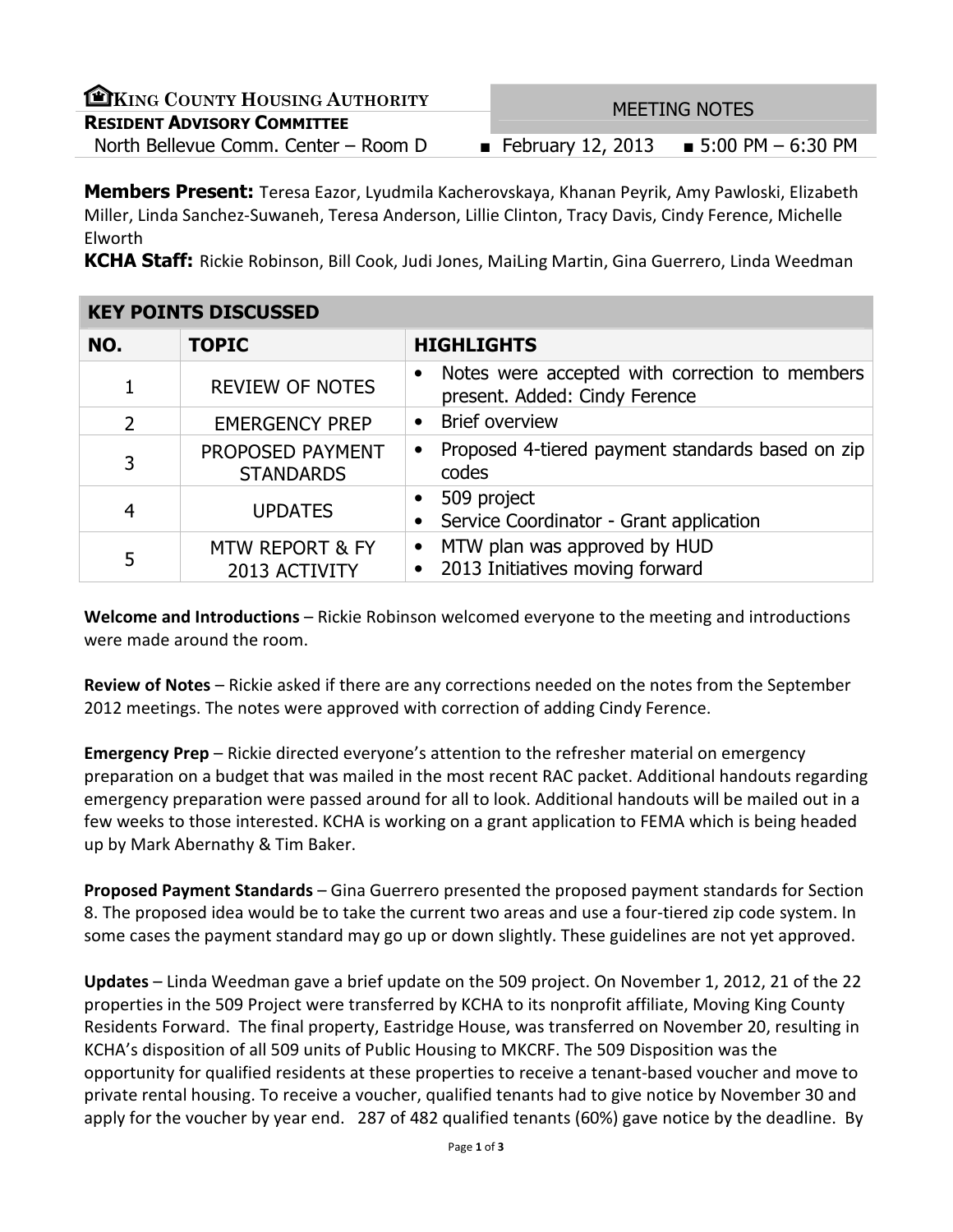mid-January, 260 (54%) of those residents had been issued tenant-based vouchers and 124 (26%) had located a unit. Once a resident receives a voucher, they have six months to find and relocate to new housing, so this phase of the 509 Project is expected to continue through July 2013. At that time, we expect to review information on the movement of these families and the primary reasons they chose to move which we can share at the next RAC meeting.

Lastly, Resident Services has applied for a ROSS grant for a Service Coordinator. If granted, the service coordinator will work with residents at Valli Kee and Cascade and the position will be contracted to ReWA.

MTW Update – Judi Jones reported that the 2013 MTW plan was approved by HUD. The following 2013 initiatives are moving forward are as follows:

- 1. Passage Point Conditional Housing
	- $\checkmark$  Passage Point is a development in Maple Valley that is currently used for inmates that have recently been released and who are trying to reunite with their children while working with service providers and attending job training. Upon completion of predetermined steps and criteria outlined, these previous inmates may qualify for a transfer into public housing when they would not necessarily pass a criminal background check.
- 2. Rent Reform
	- $\checkmark$  Proposed revision of rent policies for "Mixed Family" Households would assign additional rent due on a per person basis for each non-documented resident (proposed \$50-100)
	- $\checkmark$  Proposed revision to require an interim review when household income rises above an established level and/or when income has decreases through fault of the tenant (i.e tenant quits job)
- 3. KCHA has three categories: Disabled, Near Elderly (ages 55-61), and Elderly (62+) which is problematic for housing staff. KCHA is looking at merging the Nearly Elderly and Elderly categories to simplify the process.

Judi continues to work on the 2012 MTW Report and should be available by the next RAC meeting in June or July.

Other Business – Rickie asked if anyone would be interested in providing their email addresses to be shared with other RAC members. A sign-up sheet was distributed among those present.

Cindy F. brought up concerns regarding the non-smoking policy at KCHA properties asking about medical exceptions to the non-smoking policy and staff training. Linda W. mentioned that a medical exception (Reasonable Accommodation) is reviewed on a case-by-case basis and is covered by HIPPA regulations. Bill Cook addressed the staff training question around the non-smoking policy. Residents can address concerns directly to property management. There is no need for concerns to be put in writing and a phone will suffice. Management will contact both parties. A home visit by management is preferred to see if any remnants of smoking can be detected. Bill C. also took note of the walkway issue and will address the concern of moss growth, disrepair walkways, and ADA requirements.